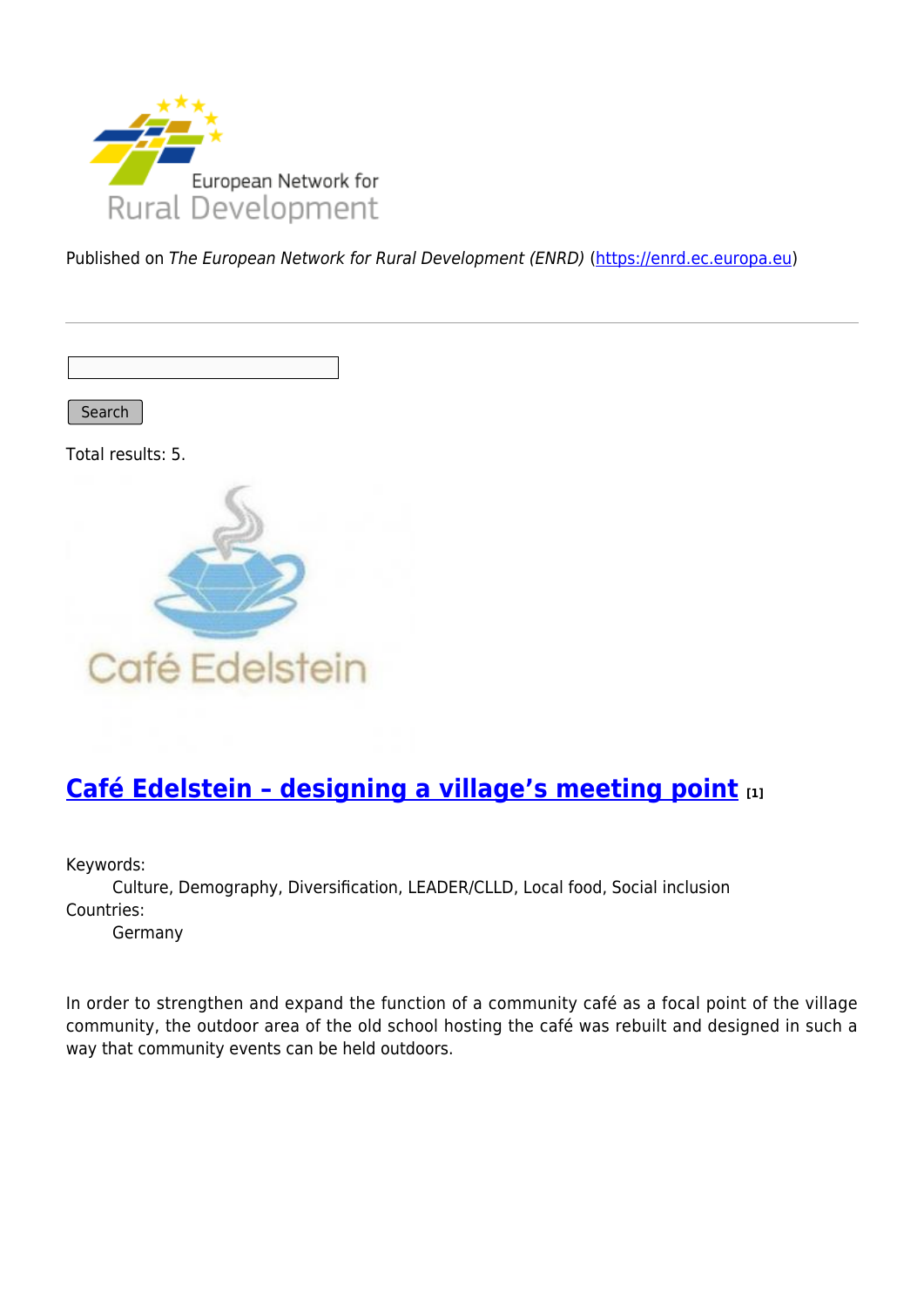

# **[Allrounder Moor - Climate Protectors and Noah's Ark of](https://enrd.ec.europa.eu/projects-practice/allrounder-moor-climate-protectors-and-noahs-ark-biodiversity_en) [Biodiversity](https://enrd.ec.europa.eu/projects-practice/allrounder-moor-climate-protectors-and-noahs-ark-biodiversity_en) [2]**

Keywords:

Biodiversity, Environmental protection, Information & promotion activities, Natural resources, Nature conservation, Protected areas, Tourism, Water management, Youth Countries:

Germany

Organising a series of educational events to raise awareness and interest about the environmental functions of the peatlands in Brandenburg.



# **[Tackling Dementia in a rural area](https://enrd.ec.europa.eu/projects-practice/tackling-dementia-rural-area_en) [3]**

Keywords: Demography, Healthcare, Rural services, Social inclusion Countries: United Kingdom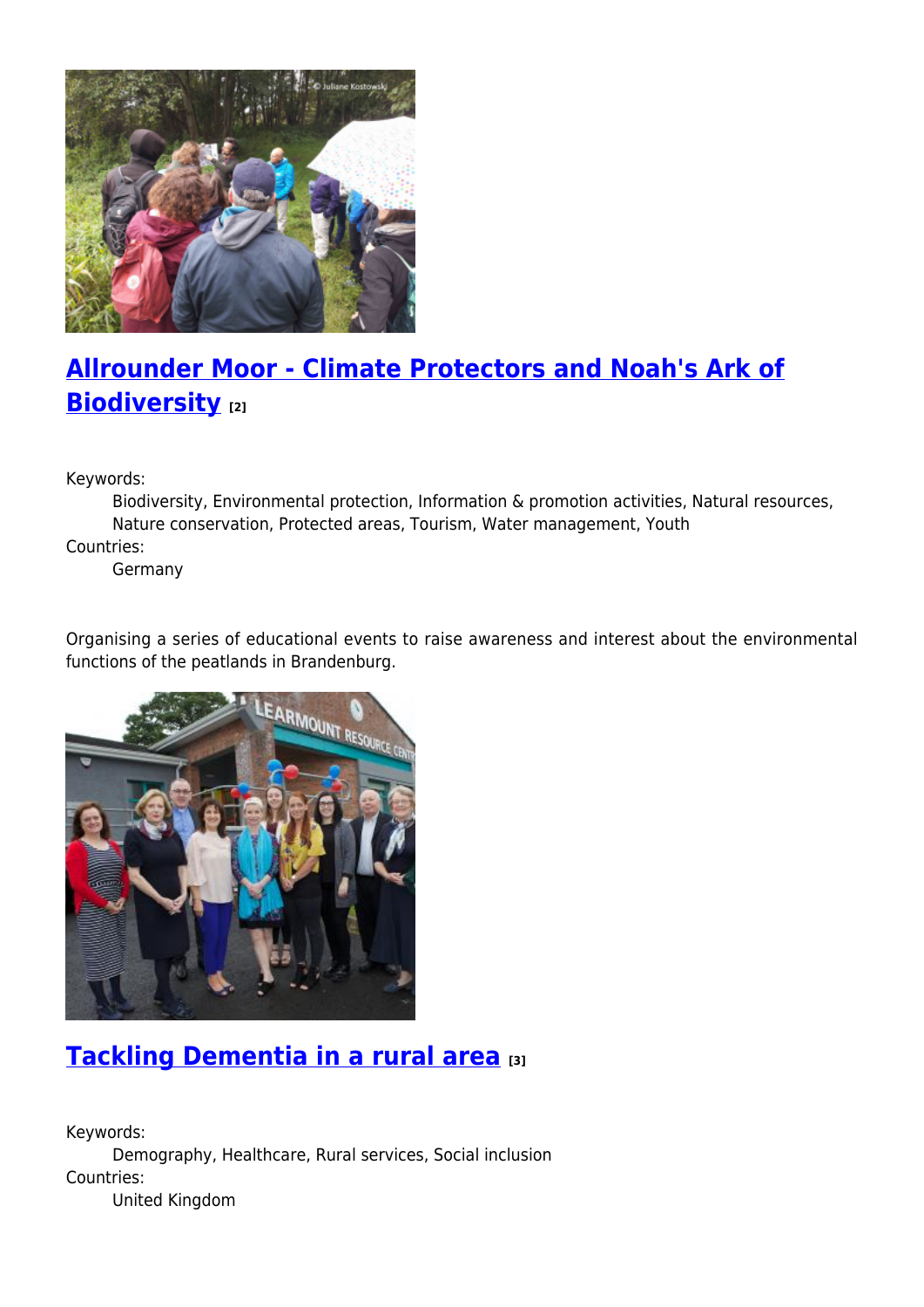A community centre used support from the rural development programme to enhance its services and premises in order not to exclude people with Dementia.



### **[Restoration of the Röcknitzbach stream](https://enrd.ec.europa.eu/projects-practice/restoration-rocknitzbach-stream_en) [4]**

Keywords:

Biodiversity, Climate, Environmental protection, Nature conservation, Protected areas, Water management

Countries:

Germany

A project addressing the Water Framework Directive, by restoring the natural flow of a stream, while preserving the local cultural heritage and protecting from floods.



# **[An on-demand rural bus service in rural Wales](https://enrd.ec.europa.eu/projects-practice/demand-rural-bus-service-rural-wales_en) [5]**

Keywords: Rural services, Social inclusion, Social services Countries: United Kingdom

An on-demand local bus service, 'Bwcabus', tailored to the needs of rural passengers has helped improve accessibility, reduced car dependency and assisted in lifting rural communities out of deprivation.